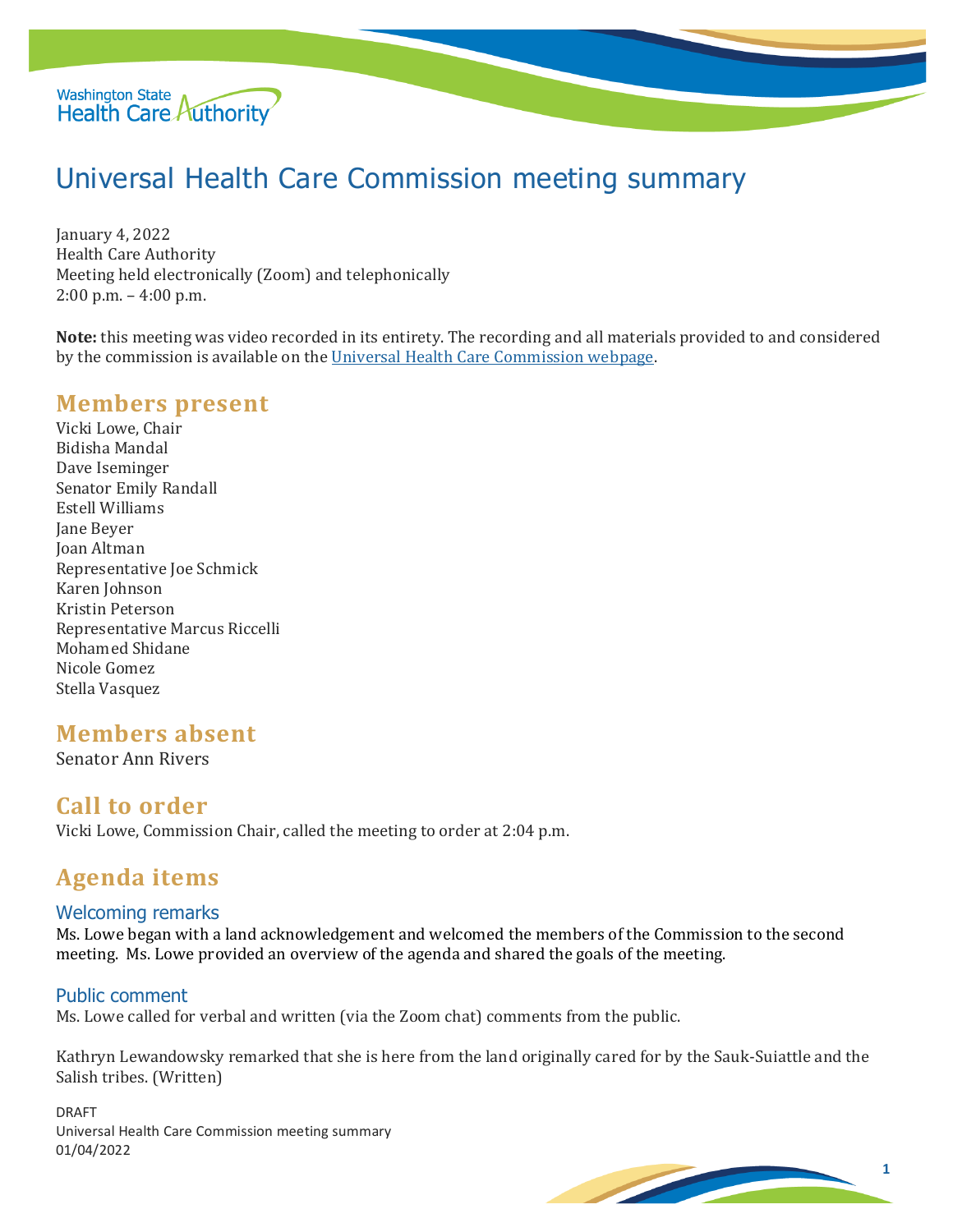

Sydney Zvara stated that she is here from the land of the Snoqualmie, "Valley of the Moon". (Written)

Bevin Mcleod acknowledge that they were here from the land of the Duwamish. (Written)

Carolyn Cole wished a speedy recovery to Mohamed Shidane. (Written)

Sarah Weinberg volunteered to offer verbal comment. (Written)

Marcia Stedman volunteered to offer public comments. (Written)

Roger Collier volunteered to offer public comment. (Written)

Jeff Silverman volunteered to offer public comment. (Written)

Kathryn Lewandowsky suggested that the links for sending written comments be checked going forward to ensure that the public has the correct email contact and that their requests to provide public comment are received. (Written)

Kathryn Lewandosky was interested in to learn about the sources of the data from the presentations. She mentioned that Canada was not compared to the U.S. regarding avoidable mortality and inquired about Canada's long wait times. (Verbal)

Maureen Brinck-Lund reminded the Commission of the strong preference for Model A as reviewed by the Universal Health Care Work Group, particularly due to significant cost savings, and the model's fulfilling the needs of universality, accessibility, and affordability. (Verbal)

Cris Currie urged the Commission to focus its limited resources on the UHC Work Group Model A, stating that private insurance add nothing of value to the system (Verbal).

Aaron Katz stressed that "feasibility" is a matter of political will and suggested that part of the Commission's work will be to build political will to make feasible what may not be considered feasible today. (Verbal)

Kathryn Lewandowsky provided a link to the WSSIP [report.](http://www.wsipp.wa.gov/ReportFile/1705/Wsipp_Single-Payer-and-Universal-Coverage-Health-Systems-Final-Report_Report.pdf) (Written)

Kathryn Lewandowsky posed whether cost sharing encourages folks not to go to the doctor until it is an emergency. (Written)

Jen NyeCan asked that the email for public comment be confirmed. (Written)

Dr. Rice expressed his support of Model A. (Written)

Devī Bhaktānanda expressed her appreciation of the Commission's hard work, and added her support of Model A. (Written)

Kathryn Lewandowsky expressed support for Model A. (Written)

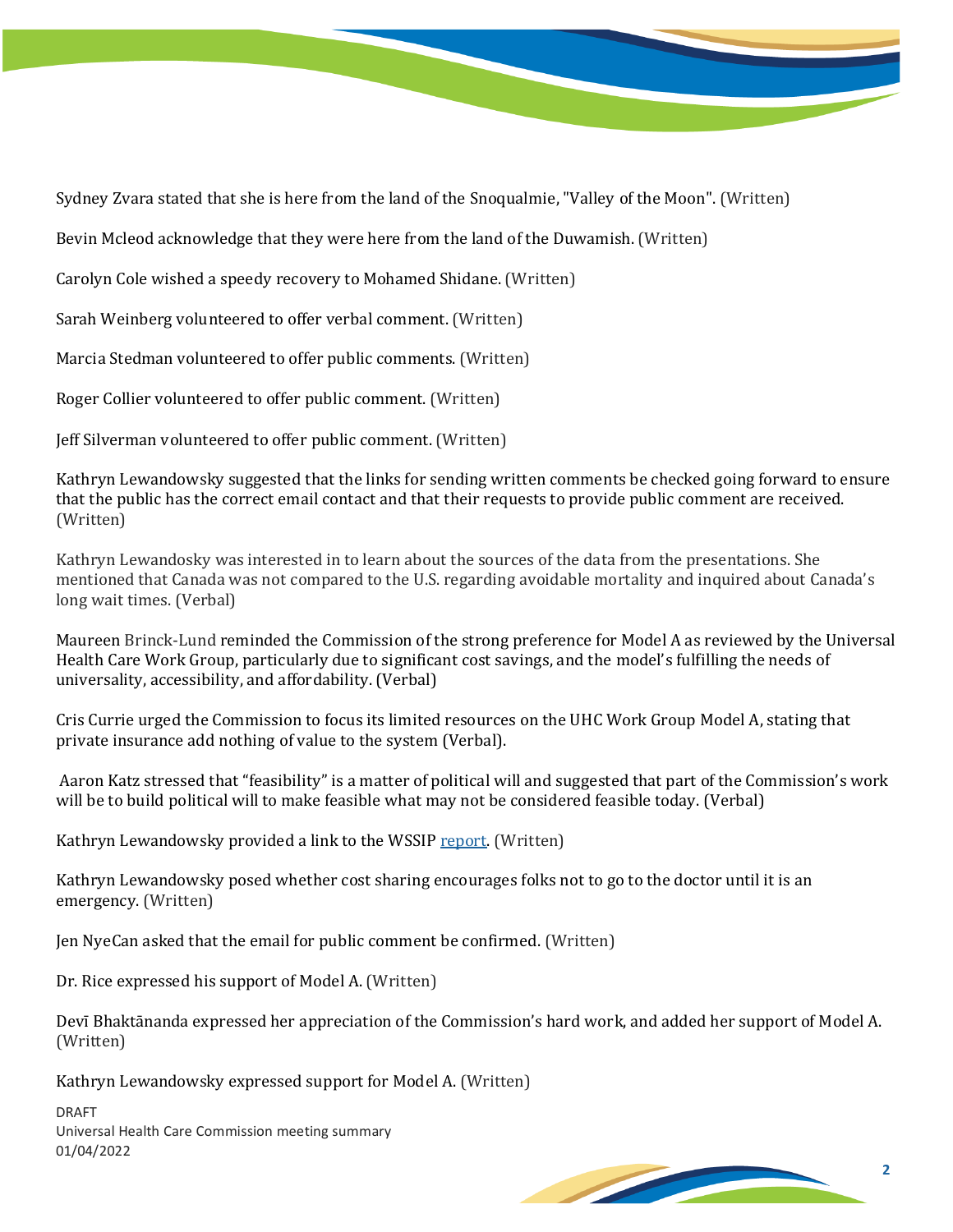Jeff Silverman added support for Model A. (Written)

Sarah Weinberg reminded the Commission of the strong support of Model A by the UHC Work Group (16 out of 21 voting members), and by the public. She also stated the difference between being insured and having access, and being able to afford care. (Verbal)

Roger Collier requested that the process and cut off times for submitting public comment via email be restated. He also offered his experience and assistance to the Commission pro bono. (Verbal)

Mandy Weeks-Green, Health Care Authority, posted the Commission's email address to the chat. (Written)

Jeff Silverman volunteered his assistance for data or technical issues. (Verbal)

Marcia Stedman stated that regarding feasibility and our state's priorities for health care reform, the Commission should consider the cost of a human life, and the large support of Model A as reviewed by the UHC Work Group (Verbal).

Aruna Bhuta shared that most public comments during UHC Work Group meetings were in favor of Model A. (Verbal)

Stephanie Lee, WSIPP, posted the WSIP[P report](http://www.wsipp.wa.gov/ReportFile/1705/Wsipp_Single-Payer-and-Universal-Coverage-Health-Systems-Final-Report_Report.pdf) to the chat. (Written)

Mandy Weeks-Green, Health Care Authority, offered her email contact if attendees have issues submitting public comments and shared the Commission's [webpage.](https://www.hca.wa.gov/about-hca/universal-health-care-commission) (Written)

Kathryn Lewandowsky remarked that in Dr. Friedman's recent review of SB 5204, the assumed tax rates bring in \$12B more per year than is necessary. (Written)

Kelly Powers remarked on the rationing of care now. (Written)

Kathryn Lewandowsky agreed that care is currently rationed by for profit corporations whose alliance falls to their shareholders. (Written)

Kathryn Lewandowsky asked whether reimbursement in Canada is done Nationally or Provincially. (Written)

Aaron B Katz stated that provider fees are determined in each province. (Written)

Kathryn Lewandowsky supports establishing a National M4A plan and having it be administered at the state level. (Written)

Aaron B Katz stated that universal systems provide "outs" for residents: the ability to purchase insurance for benefits not covered by the universal system (e.g., Canada) or the ability to "buy out of" the universal system (e.g., UK). (Written)

Jeff Silverman asked whether there are comparisons of health care outcomes vs expenditures, infant mortality, or life span? (Written)

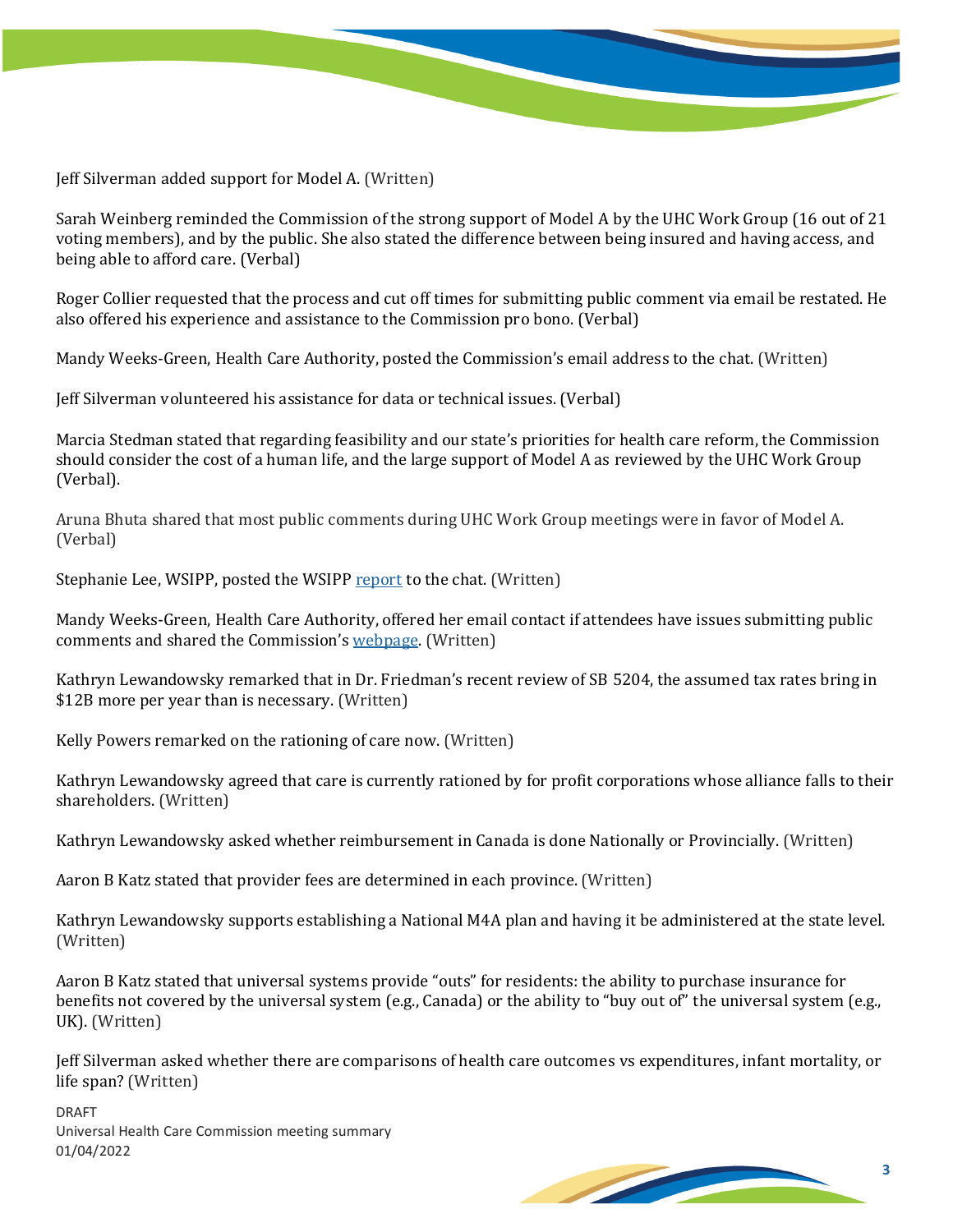

Kathleen Randall asked whether Taiwan was studied in the WSIPP study. (Written)

Jennifer E Robertson posted a [resource,](https://sites.tufts.edu/cmph357/2017/04/09/the-price-we-pay-how-the-cost-of-medical-school-contributes-to-us-healthcare-disparities-and-spending/) stated that physician training is expensive in the USA compared to Europe where 6-year undergrad-level training is still the norm, and that this burden must be addressed in developing a system of universal healthcare. (Written)

Jen Nye asked for more detail in what's included in Healthcare Costs, and asked whether the U.S. amount includes cost sharing? (Written)

Aaron B Katz responded to another public comment question, suggesting that the best international comparisons of outcomes and expenditures is by the Commonwealth Fund, CWF.org. (Written)

Aaron B Katz responded to another public comment and confirmed that the health expenditure data include all spending regardless of source, so are comparable across countries. (Written)

Bonnie Morris asked about the cost of insurance companies advertising and marketing. (Written)

Aaron B Katz stated that health care spending data include all the costs of so-called insurance overhead (including for public insurance programs). (Written)

Kathryn Lewandowsky expressed her appreciation of the many public attendees sharing their healthcare expertise. (Written)

Vicki Lowe, Chair, confirmed that the rich conversation in the chat would be captured. (Written)

Jeff Silverman commended Stephanie's presentation. (Written)

Aaron B Katz remarked that in Germany the insurers and providers know what the resource limitations are under which they are negotiating. (Written)

Kelly Powers asked whether Germany has a robust small business sector. (Written)

Maureen (Mo) Brinck-Lund stressed the higher healthcare costs and worse outcomes in the U.S. (Written)

Aaron B Katz remarked his understanding that in Germany, all plans are private., that all residents with incomes below a certain amount must enroll in one of the regulated "sickness plans," and that those with higher incomes must enroll in an alternative insurance plan that meets certain standards. (Written)

Kelly Powers stated that many workers are not provided employer-based insurance. (Written)

Jen Nye commented that medical debt is a detriment to our system that isn't accounted for in the presentation. (Written)

Jeff Silverman replied that he is not provided insurance by his employer. (Written)

Maureen (Mo) Brinck-Lund thanked the presenter for the presentation. (Written)

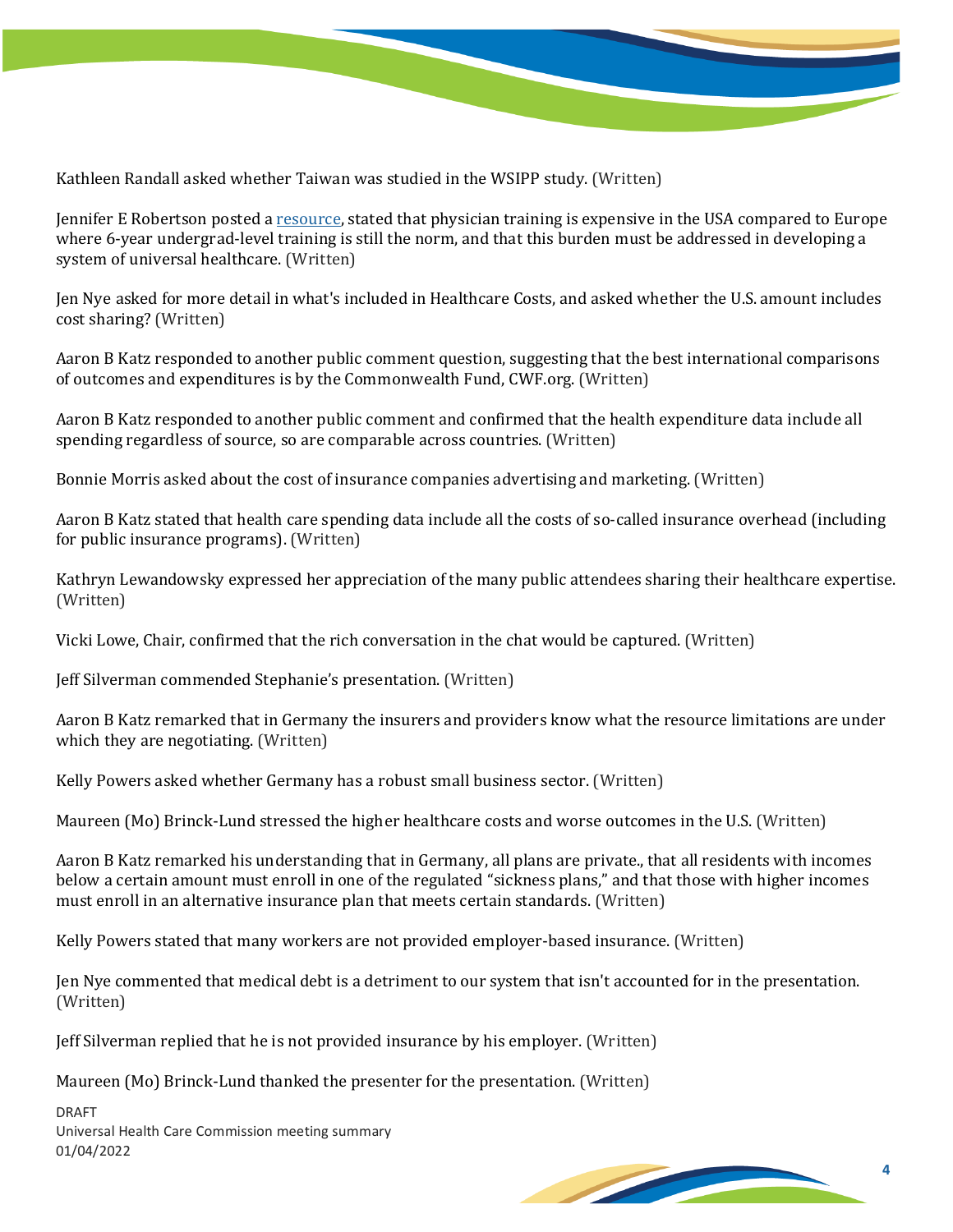Dr. Rice asked how health technology assessment and approval decisions are made in current U.S. for-profit insurers. (Written)

Sarah Weinberg remarked that she thought that in Germany, to buy private insurance instead of enrolling in a sickness fund, a citizen must show adequate wealth to pay for it. (Written)

Kathryn Lewandowsky commented that a gentleman she'd met told her that a company in Germany for which he worked, was able to choose to provide private coverage. (Written)

Alan Unell and Vokouhi Hovagimian remarked that the 2020 Dec. CBO report identified \$400B yearly in overhead that would be removed in any of the 5 single payer systems evaluated. (Written)

Kathryn Lewandowsky stated that in her research on Germany's healthcare system, she found that the insurance companies are restricted to a 3% profit margin and that additional profits must be used to reduce next year's premiums. (Written)

Aaron B Katz remarked that WA state's actions on cost control often aren't or can't be applied to the entire health care system, whereas, for example, when Germany decided to get aggressive on disease management payment years ago, it applied to the entire system. (Written)

Kelly Powers expressed pride for Washington's history of health care reform. (Written)

Bevin Mcleod commented that SB 5399 was written to include standing up of advisory committees, a significant opportunity for deep diving into categories that need research to support the commissioners and the overall mandate of the Commission. (Written)

Jennifer E Robertson posted a resource and shared that the cost of medical school contributes to U.S. healthcare disparities and spending. (Written)

Hal Stockbridge MD agreed that the standing up of advisory committees is a good opportunity to help support the Commission. (Written)

Bevin Mcleod contributed that with limited time and resources, the allocation of statewide savings could not be assessed, and that it would be nice to be able to dig into where the savings are allocated across sectors. (Written)

Kathryn Lewandowsky expressed her fear that there may be a bit of sticker shock at the cost of treating sick COVID patients. (Written)

Commission Member Nicole Gomez shared the link to the full Universal Health Care Work Group's Final Report. <https://www.hca.wa.gov/assets/program/final-universal-health-care-work-group-legislative-report.pdf> (Written)

Jeff Silverman asked whether there were topics of research interest that did not have adequate time/resources. (Written)

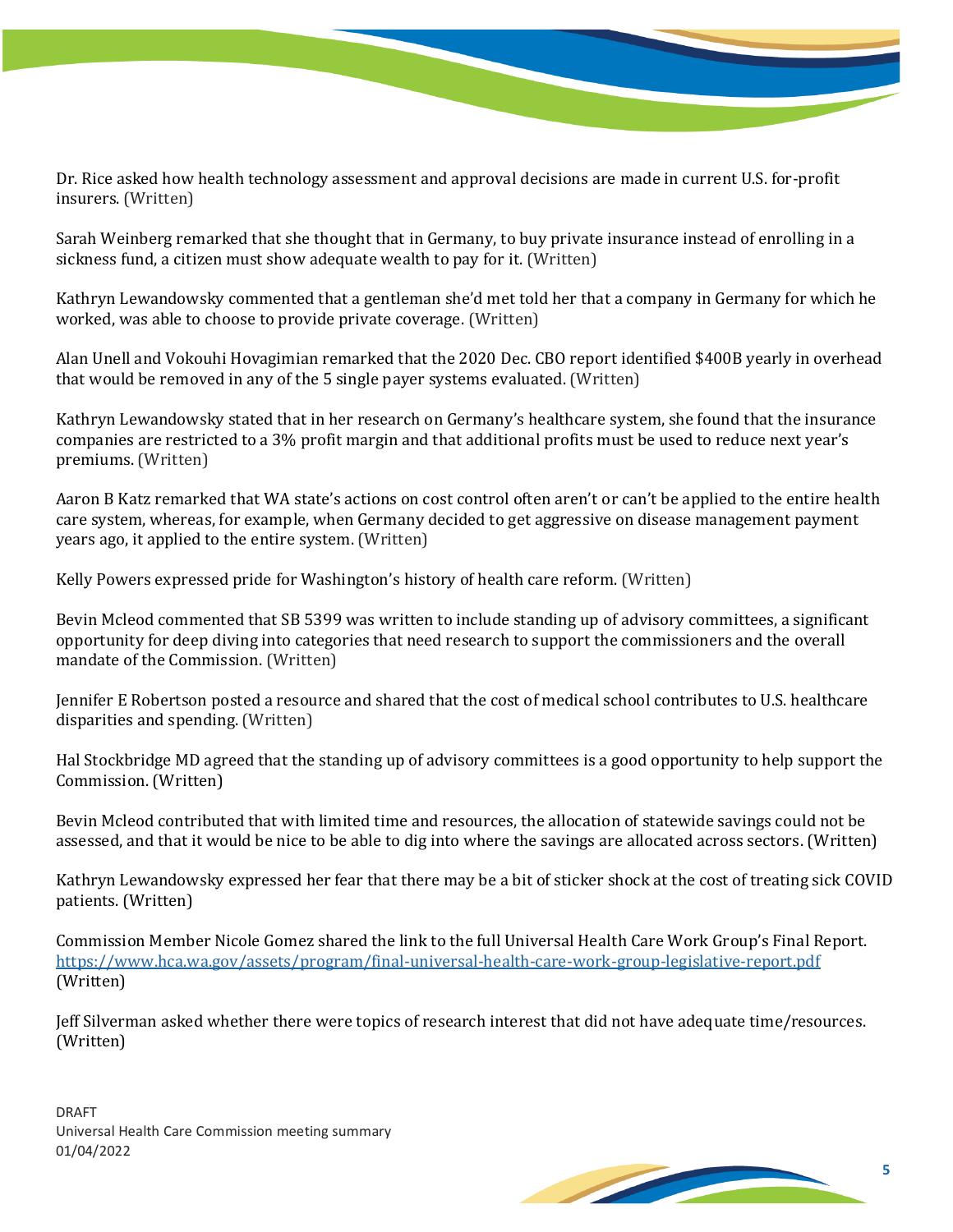Kathryn Lewandowsky asked whether Cascade Care reimbursement is 40% of Medicare reimbursement? (Written)

Dr. Rice stated that European multi-payer systems all used non-profit private health insurers, which he did not see mentioned in the Work Group's Model B, and that the first insurer in the U.S., Blue Cross, was initially non-profit. (Written)

Kathryn Lewandowsky stated that the hospital where she works does not accept Cascade Care as the hospital cannot afford to provide care at that reimbursement level. (Written)

Commission Member Joan Altman stated the possible interest to members that last session the legislature directed the Exchange, in collaboration with HCA and OIC, to look at coverage solutions for folks without a federally recognized immigration status – with the goal of providing coverage to that group by 2024. (Written)

Michele Ritala shared, European countries may use non-profit health insurers to provide administrative services, but provider rates are determined at a national level, and that there are no proprietary networks that differ by health plan. (Written)

Aaron B Katz stated that the largest three health insurers in WA (Kaiser, Premera/Blue Cross, and Regence/Blue Shield) are not-for-profit entities, and the "rules" of the marketplace are more important than the tax code status of the competitors. (Written)

Commission Member Jane Beyer shared an [evaluation](https://downloads.cms.gov/files/md-allpayer-finalevalrpt.pdf) of the Maryland all payer model for hospitals for an example of an all-payer model that applies to Medicare. (Written)

Bevin Mcleod stated that he could work on creating a list to share if folks think that would be helpful. (Written)

Mich'l Needham, Health Care Authority, shared that Cascade Care reimbursement requirements aim at 160% of Medicare as an aggregate measure across all payments. (Written)

Commission Member Joan Altman shared additional information on Cascade Cade care with [a link.](https://www.hca.wa.gov/assets/program/cascade-care-one-pager.pdf) (Written)

Kelly Powers stated that it was more challenging this year to find one Cascade Care plan that covered the hospital, providers, etc. (Written)

Aruna Bhuta shared that the Bree Collaborative's work on healthcare technology effectiveness and government cost control strategies info will be helpful. (Written)

Jeff Silverman commended the presentation. (Written)

Kathryn Lewandowsky thanked the Commission and presenters for their time and efforts in fulfilling the goals of this Commission. (Written)

Consuelo Echeverria agreed that feasibility is a matter of political will, stressing that at one point in the history of the U.S., slavery was legal, and women were not allowed to vote. (Written)

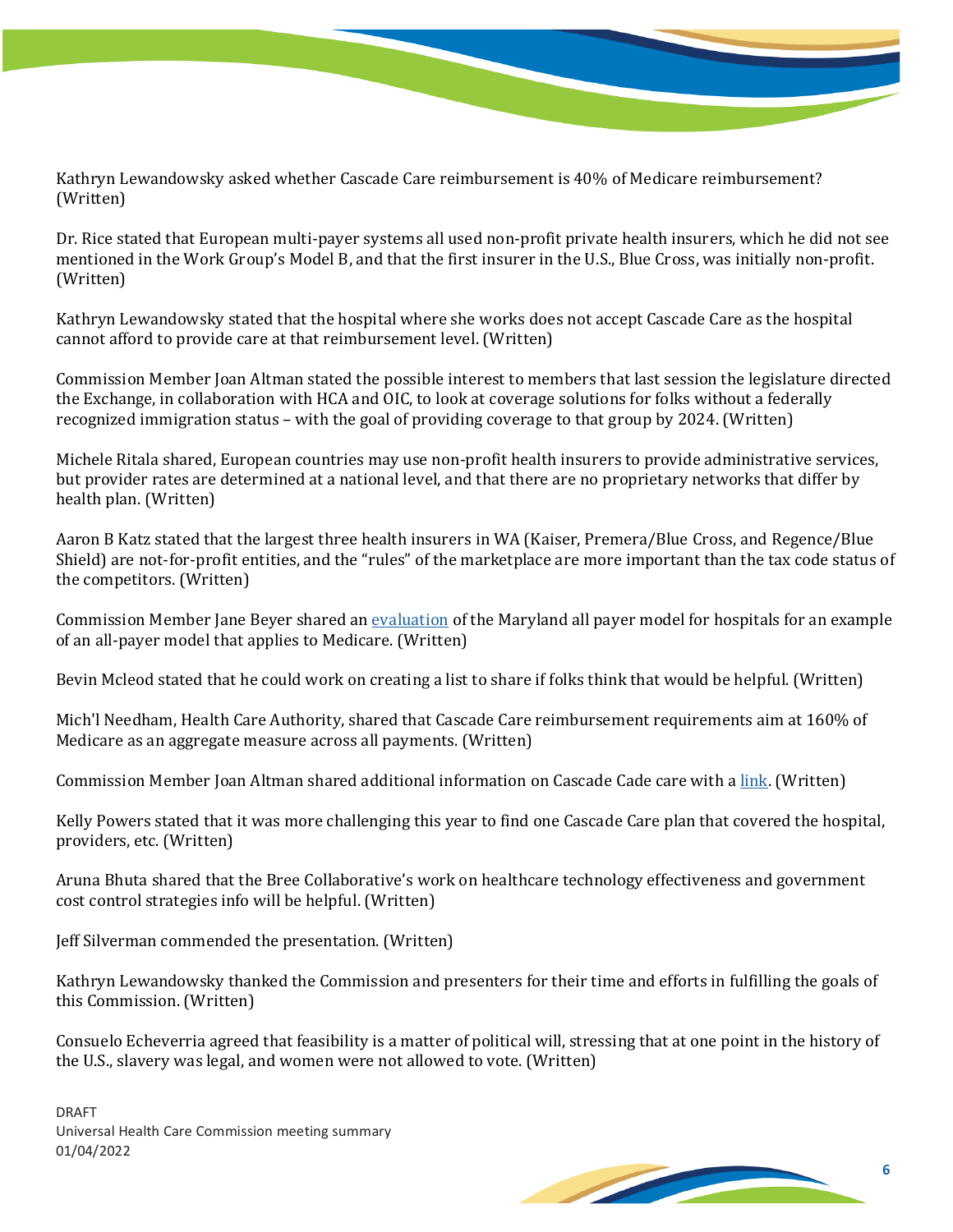#### Meeting summary review from prior meeting

All Commission members voted by consensus to adopt the Meeting Summary from the November 2021 meeting.

#### Presentation: Single payer and universal coverage health systems

Stephanie Lee, Director, Washington State Institute for Public Policy (WSIPP) shared the WSIPP study of singlepayer and universal coverage health systems.

In 2018, the state legislature assigned WSIPP to study international single payer and universal coverage health systems. WSIPP produced an interim and final report to the legislature. Today's presentation shared key findings from the final report, including a broad overview and examples of single-payer and multi-payer systems in the scope of universal health care provision, and a review of cost drivers between the U.S. and comparison countries.

#### *Single-Payer*

Single-payer models that have been put forth in the U.S. on a state level have assumed that a single-payer public plan would automatically enroll individuals currently under Medicaid, Medicare, employer-sponsored insurance, individual coverage, and those without insurance. These models have also assumed 1) that private insurance would be eliminated or confined to supplemental coverage, 2) cost sharing would be reduced or eliminated, and enrollee premiums eliminated, and 3) there would be a single set of provider rates.

Estimates presented in the single payer financing portion of WSIPP's presentation predated the COVID-19 pandemic. Of the roughly \$55B spent on medical care in 2018 for Washington residents, about half was covered by Medicaid and Medicare, the remainder being financed by employer-sponsored insurance. Single-payer funding proposals assumed that federal and state health care spending would be pooled to help finance state single-payer plans. Employer sponsored premiums, individual premiums, and cost-sharing payments would be replaced by additional tax revenue. Economists estimate that \$28B in additional annual revenues would be needed to implement a single-payer system in Washington.

Two implementation challenges of single-payer plans include 1) reliance on pooling of federal health care spending to help pay for state plans, and 2) limitations by the federal law regulating employee benefits, the Employee Retirement Income Security Act of 1974 (ERISA).

There are two types of single payer models; 1) national health services, where hospitals and clinics are government-owned and many physicians are government employees (United Kingdom, Scandinavian countries), and 2) national health insurance systems, where providers are typically private and are reimburse through a taxfinanced government plan (Canada, Australia). A national health insurance system at a state level is most like Model A as proposed by the Universal Health Care Work Group.

#### *Multi-Payer*

Purchasing health insurance is mandatory in countries with multi-payer plans. Individuals are free to choose among competitive, mostly non-profit, insurers. Insurers are required to accept all applicants. Multi-payer systems are typically financed by payroll taxes, premiums, or out-of-pocket spending.

In both single-payer and multi-payer countries reviewed by WSIPP, governments play active roles in health care markets. Governments regulate insurers, subsidize coverage for low-income residents, determine standardize benefit packages, and control prices of medical services and pharmaceuticals.

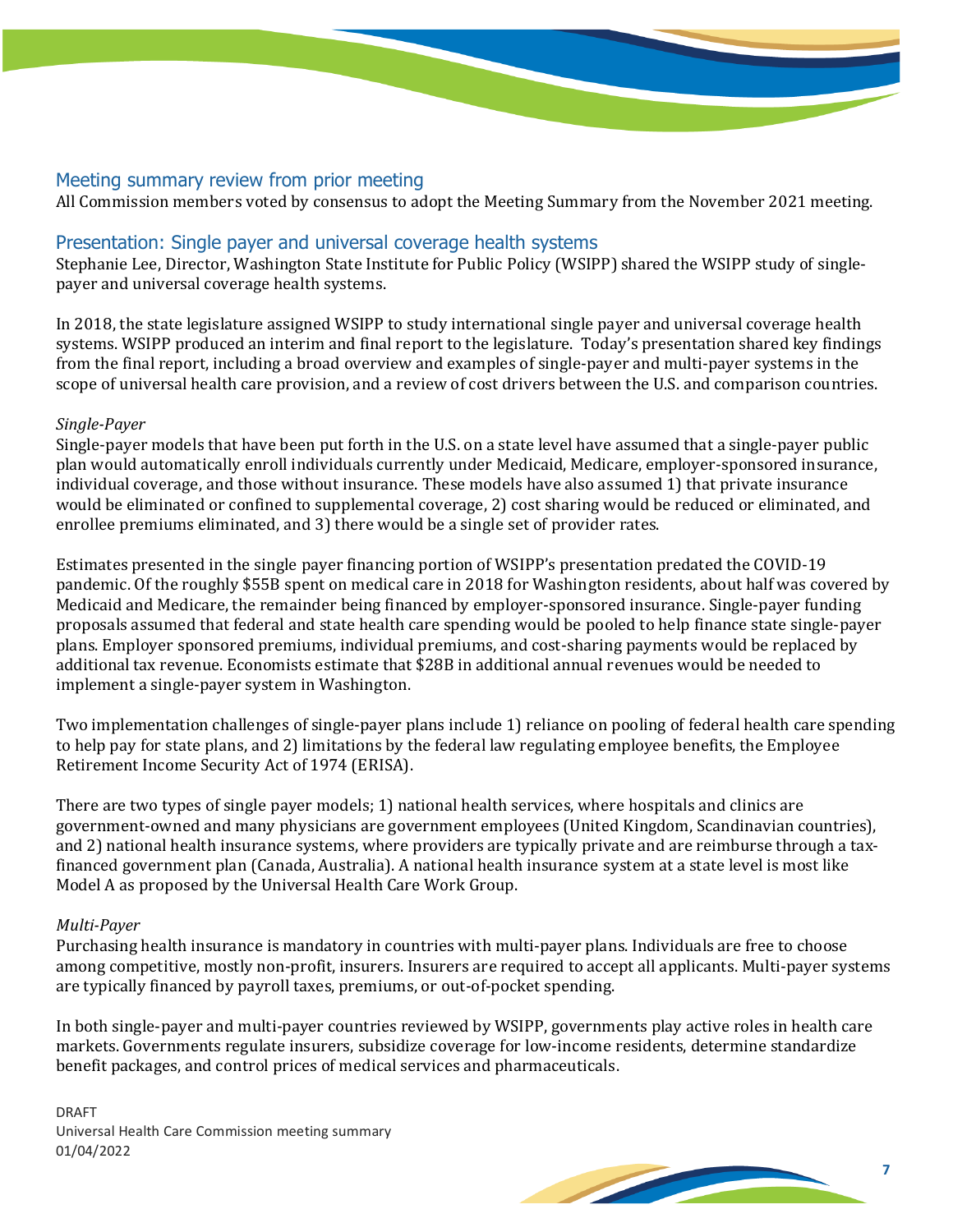The U.S. spends about 18% of GDP on healthcare, compared to 11% in other countries. The U.S. spends \$9,400 per person on health care, compared to other countries' average of \$5,000 per person. Major factors driving cost differences between the U.S. and other countries are driven by 1) higher expenditures on medical services and goods, 2) higher utilization of high-cost, high-margin procedures and advanced imaging, and 3) higher administrative costs. The U.S. spends about \$1,440 per person per year on pharmaceuticals versus and average of \$670 for the comparison countries. In single-payer and multi-payer countries, administrative costs account for roughly 2%-5% of health expenditures, compared to 8% in the U.S. It is not clear to what extent other countries' systems, policies, governmental controls, and taxation systems are translatable to the U.S.

#### Presentation: Universal Health Care Work Group Report

Liz Arjun, MPH, MSW, Senior Consultant, Health Management Associates (HMA) and Shane Mofford, Senior Consultant, Optumas, shared the Universal Health Care Work Group's final report to the Legislature.

The Universal Health Care Work Group was provided by a 2019 Budget Proviso. The Work Group launched in August 2019 and submitted their final report to the legislature in January 2021. The Work Group included more than 30 individuals, including those who had experience with health care financing and/or health care delivery, and those with affiliation with or knowledge of Tribal health care organizations or Tribal health care systems. Key stakeholders included legislators, health insurers, patient advocates, health care providers, and various state agencies.

The Work Group was created by the legislature for insights and perspectives to inform their decision-making. Three of the issues reviewed by the Work Group were unequal access, poor and disparate outcomes, and unstable costs. The goals identified by the Work Group were to ensure that all Washington residents have access to essential, effective, appropriate, and affordable health care services when and where they need it. Health Management Associates (HMA) worked with the Work Group to establish the following assessment criteria based on the goals identified by the Work Group: access, affordability, equity, governance, administration, feasibility, and quality. These criteria were used to measure and evaluate the health care coverage models that were put forward.

HMA came up with three models of universal health care for cost modeling and evaluation: Model A (stateadministered), Model B (state-delegated), and Model C (populations with limited access to traditional coverage). Work Group members agreed on the plan design, optional elements, and elements that would not be included for each of these models.

Model A was generally favored by the Work Group. It would be directly administered by the state and would cover all populations, including undocumented immigrants. Under this model, there would be no cost-sharing, pricing variations between covered populations would be reduced, and premiums would be exempt from state premium tax. Where status quo expenditures are \$61.4B, Model A had predicted expenditures of \$58.9B for the first year of implementation. Model A is projected to increase annual savings from \$2.5B to \$5.6B once the program is fully mature. The primary sources of cost savings in this model were the elimination of private health plan administrative costs, administrative cost reduction for providers, improved access to care, and greater purchasing power. The state funds required for this model are \$26.5B, plus an additional \$3B to provide dental for Medicaid eligible populations.

Model B covered the same populations as Model A, though it would be administered by health insurers. Projected expenditures in the first year of implementation were \$60.6B. In this model, both the efficiencies assumed and the